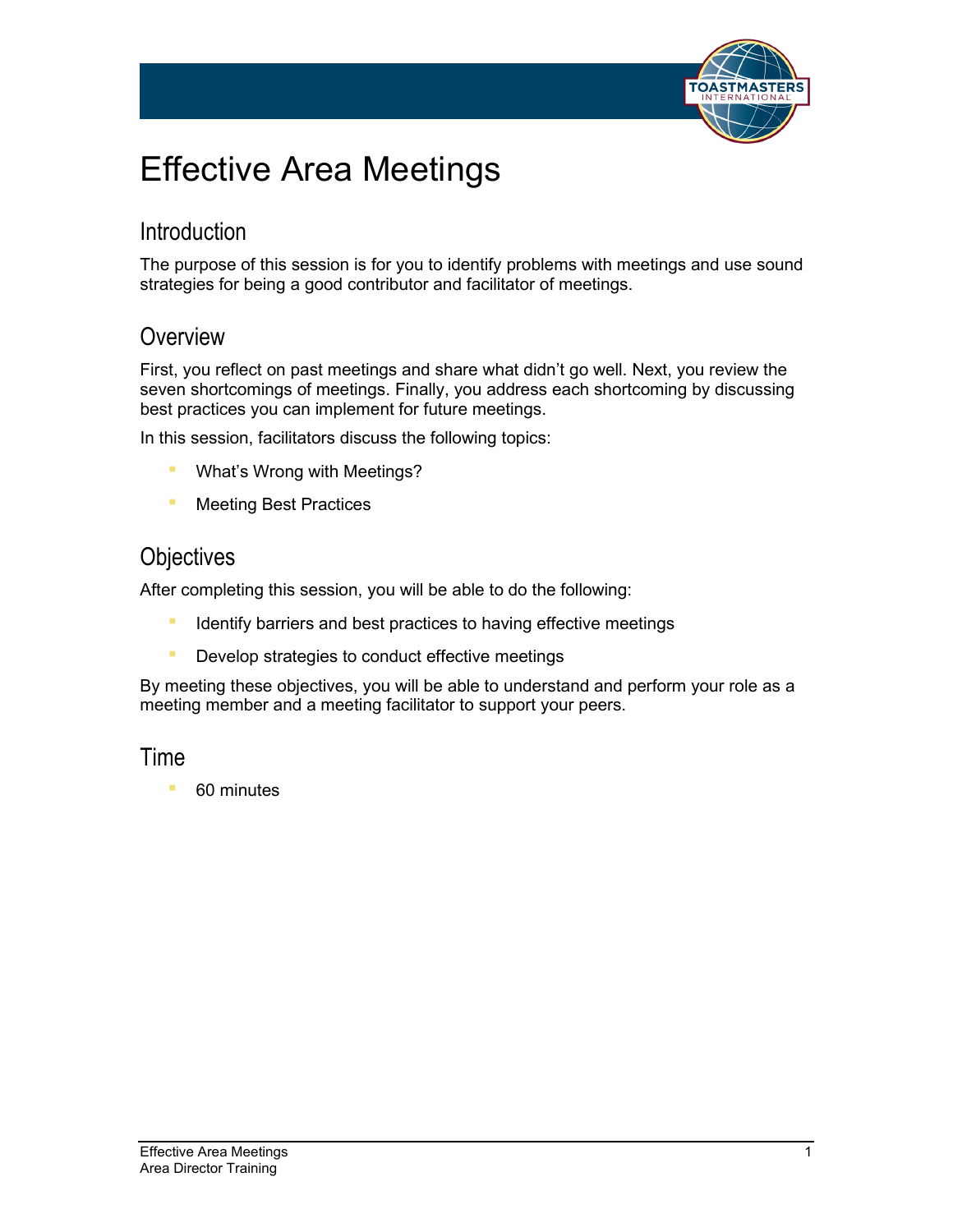# What's Wrong with Meetings? (10 minutes)

Reflect on past meetings you attended as an Area Director. As a team brainstorm and list ways in which meetings are ineffective. Consider what makes meetings ineffective both as a contributor and facilitator as well as the impact this has on the overall meeting. Be prepared to share at least one idea with the whole group.

|                         | List some ways meetings are ineffective | How much impact does this<br>have overall (low, medium,<br>or high) |
|-------------------------|-----------------------------------------|---------------------------------------------------------------------|
| $\mathbf 1$             |                                         |                                                                     |
|                         |                                         |                                                                     |
| $\mathbf{2}$            |                                         |                                                                     |
|                         |                                         |                                                                     |
| $\mathbf 3$             |                                         |                                                                     |
|                         |                                         |                                                                     |
| $\overline{\mathbf{4}}$ |                                         |                                                                     |
|                         |                                         |                                                                     |
| $\overline{\mathbf{5}}$ |                                         |                                                                     |
|                         |                                         |                                                                     |
|                         |                                         |                                                                     |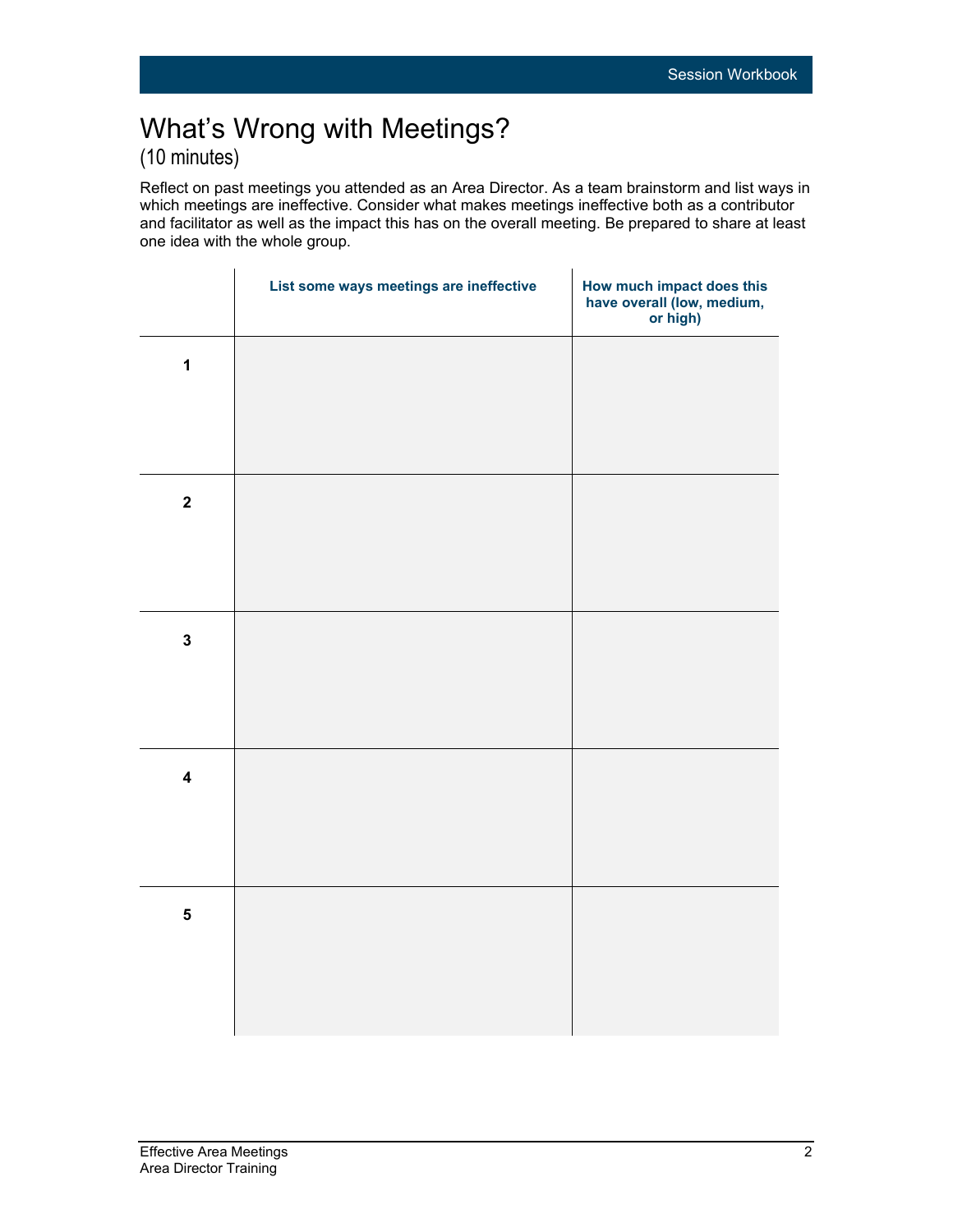# Meeting Best Practices (15 minutes)

Thinking about your assigned shortcoming, first brainstorm with your team best practices to address your shortcoming both from the viewpoint of a contributor and a facilitator. Consider the priority level of each best practice. Be prepared to share at least one idea with the whole group. Then discuss and answer Questions to Consider on page 4.

#### What is your assigned shortcoming?

|                         | List best practices for addressing your<br>assigned shortcoming: | Rank level of impact (low,<br>medium, or high) |
|-------------------------|------------------------------------------------------------------|------------------------------------------------|
| $\mathbf{1}$            |                                                                  |                                                |
|                         |                                                                  |                                                |
| $\mathbf{2}$            |                                                                  |                                                |
|                         |                                                                  |                                                |
|                         |                                                                  |                                                |
| $\mathbf 3$             |                                                                  |                                                |
|                         |                                                                  |                                                |
| $\overline{\mathbf{4}}$ |                                                                  |                                                |
|                         |                                                                  |                                                |
| ${\bf 5}$               |                                                                  |                                                |
|                         |                                                                  |                                                |
|                         |                                                                  |                                                |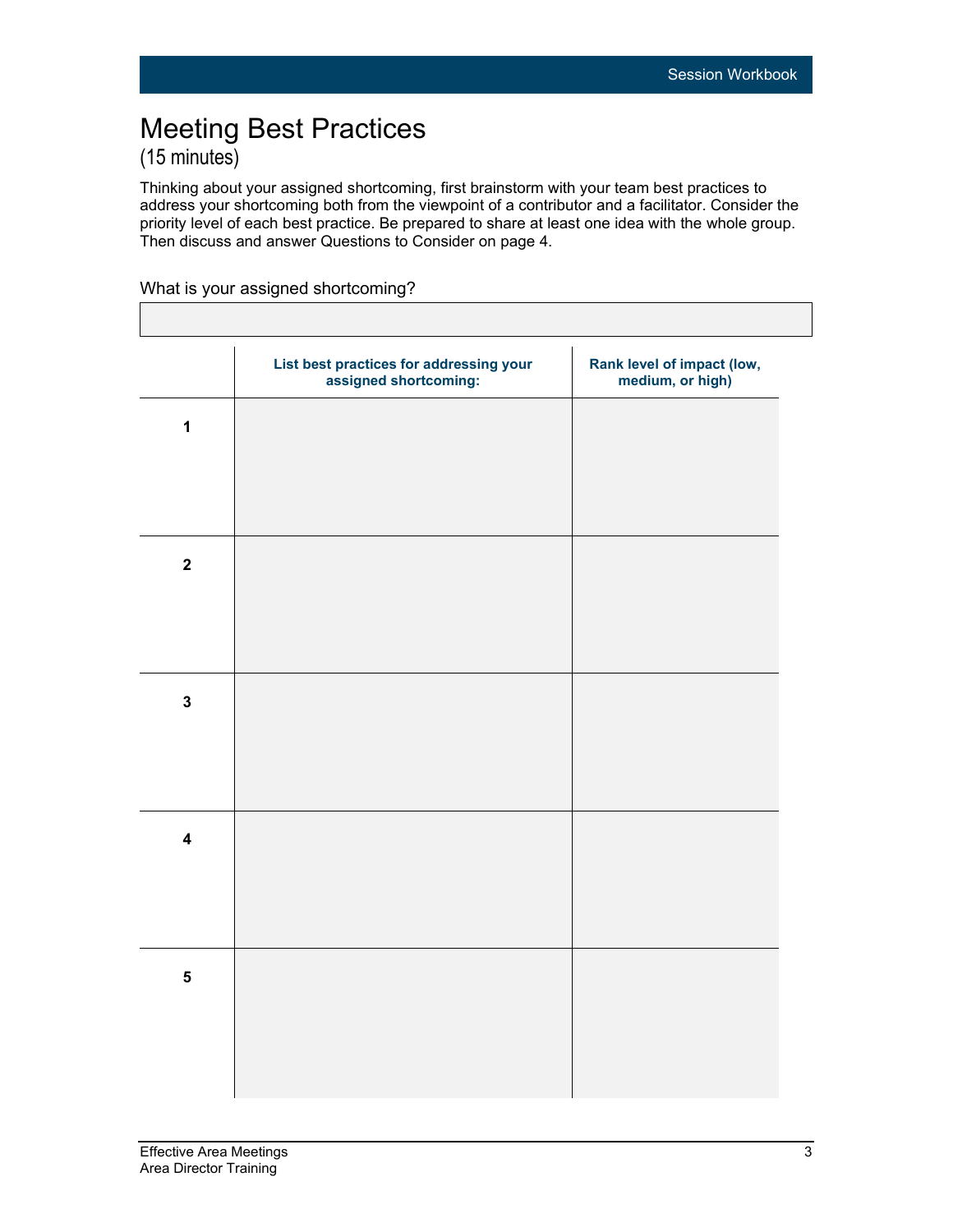## Questions to Consider (12 minutes)

As you think about meeting best practices, discuss and answer the questions below.

What are some things you can think about to help you decide if you need to hold a meeting or if it will be more effective to communicate another way, such as writing an email?

What do you see as the biggest challenge to making your meetings more effective? What might you do to overcome that?

Is there anyone who would benefit from the opportunity to develop their skills either as a contributor or facilitator? What steps can you take to help them become a more effective meeting contributor or facilitator?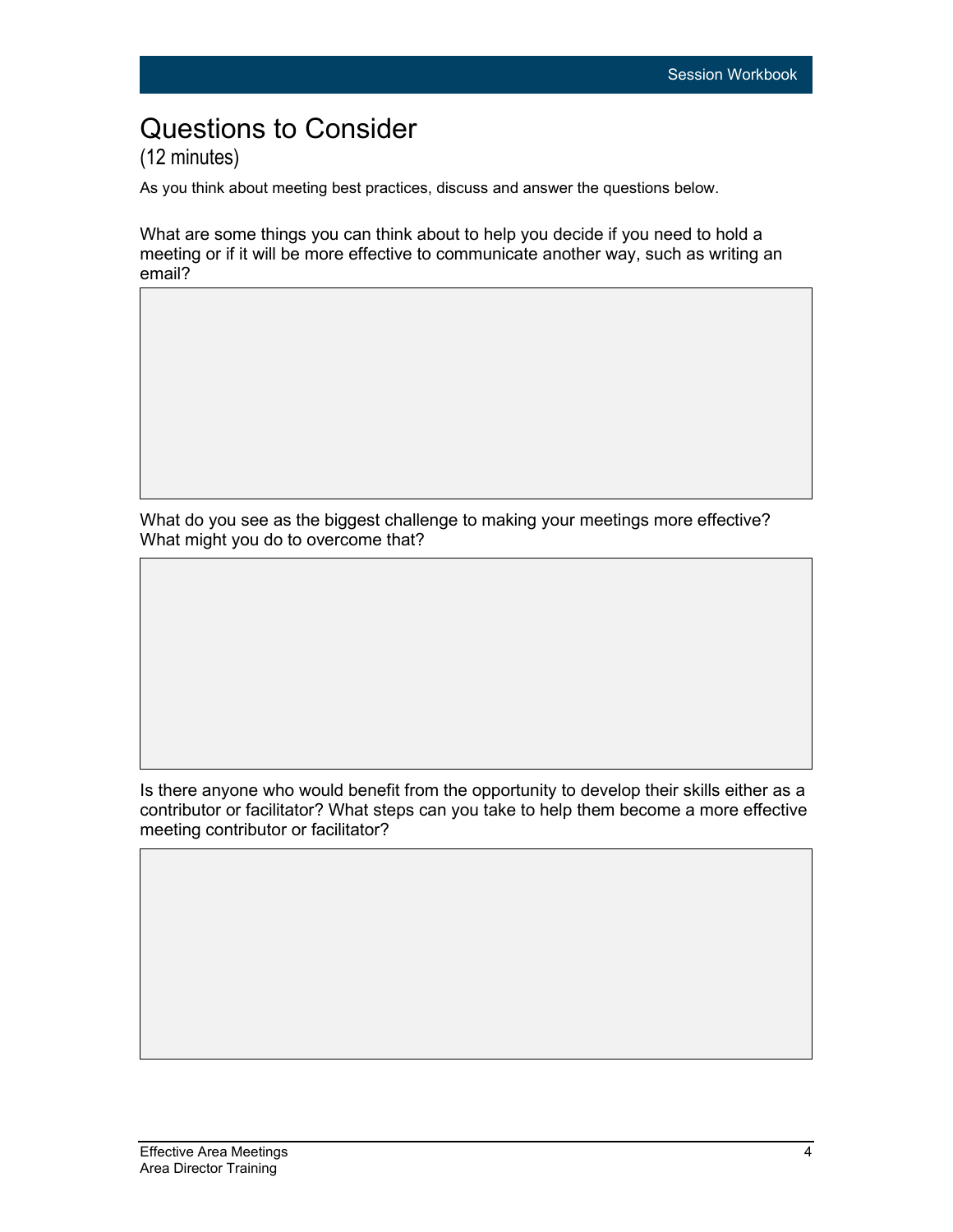# Tools and Resources

[Four Causes of Zoom Fatigue and Their Simple Fixes](https://news.stanford.edu/2021/02/23/four-causes-zoom-fatigue-solutions/) **[How to Combat Zoom Fatigue](https://hbr.org/2020/04/how-to-combat-zoom-fatigue)** 

### Pathways Projects

Manage Online Meetings Manage Projects Successfully Moderate a Panel Discussion Manage Successful Events

### Pathways Paths Innovative Planning Motivational Strategies Team Collaboration